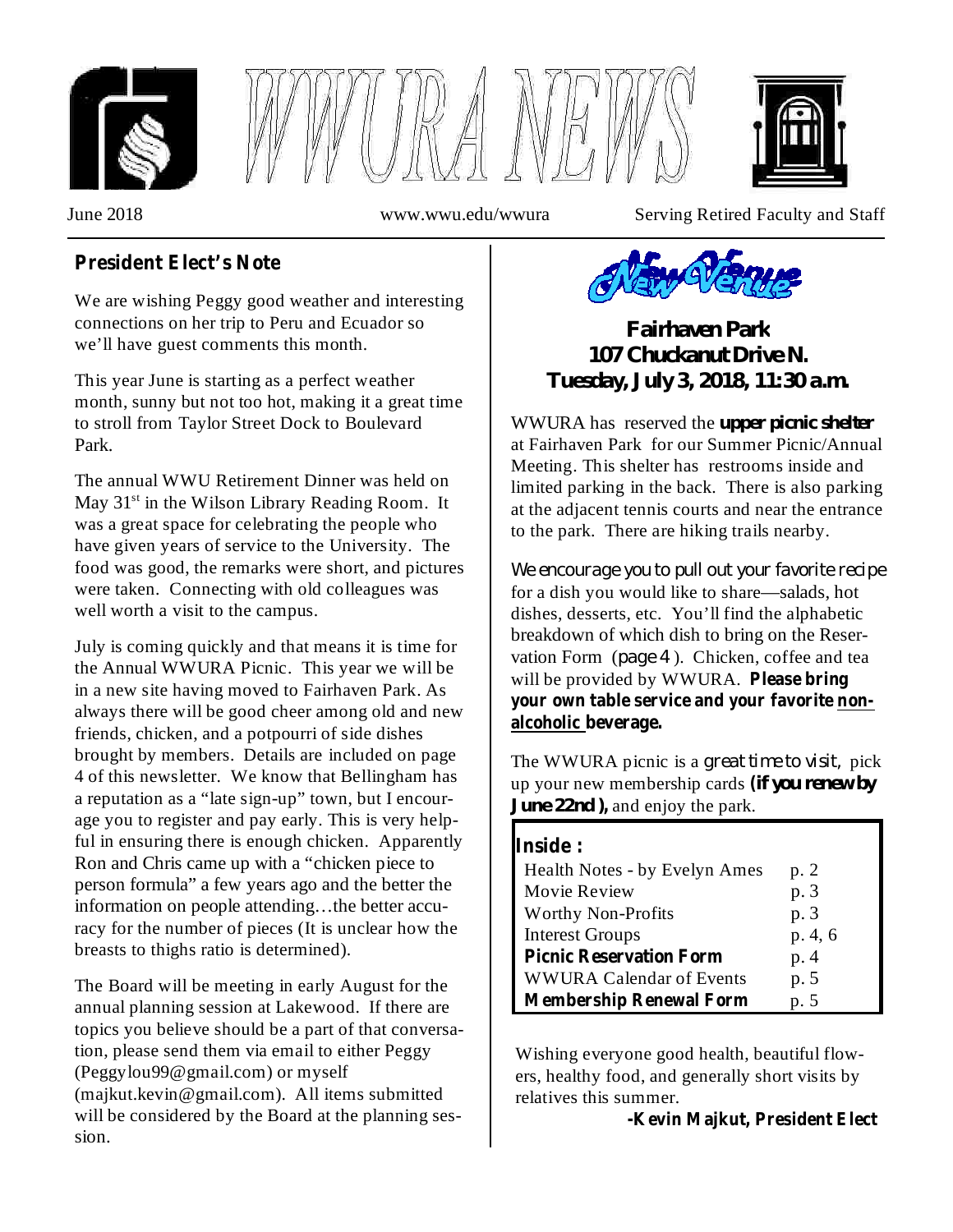# **2018 June Health Notes by Evelyn Ames** *Bellingham At Home's New Advocacy Program and Other local Older Adult Sources*

ing to an assisted living facility or living with a family. **Bellingham At Home,** a non-profit membership One of the most important parts of life for older adults is the ability to stay in their homes rather than movorganization, modeled on The Village program, was started in Boston 17 years ago. There are now over 250 Villages across the country. The idea of neighbors helping neighbors empowers older adults to stay active and engaged while living in their own homes and neighborhoods. The Bellingham At Home is a program of the Whatcom Council on Aging. Its office is located at the Bellingham Senior Center on Halleck Street.

The new advocacy program is available for those who are members of Bellingham At Home. The program's purpose is to support patient and doctor/medical provider relationships. The chosen health advocates are trained (including vetting) to use a medical note taking form developed by BAH for BAH members with physicians and other health and medical personnel. Member disclosures are held in the strictest of confidence. Individuals requesting an advocate must give their full consent to allow a Bellingham At Home Health Advocate to take medical notes during appointments and with the physician's approval. The advocate does not give medical advice or treatment. The volunteer health advocacy handbook includes these sections: Confidentiality issues; Monthly Health Advocate Check-in Form; Issues for discussion; Code of Ethics; Neglect; what Health Advocacy does for members; Communication; Boundaries; Resistance; Health Issues; Self-Determination; Self-Care Solutions for the Health Advocate; Understanding Conflicts; Working with Third Parties; Losses for the Elderly; and Termination of advocacy.. Bellingham At Home is using some material with permission from the Northwest Neighbors Village, in its 2017 manual for medical note taking. This information is available at the BAH web site:

#### http://bellinghamathome.clubexpress.com/content.aspx?page\_id=22&club\_id=41544&module\_id=28778

Beginning June 15, Heath Advocacy will be extended to assisting members at pre-and-post surgery, hospitalization, rehabilitation and palliative care. To gain access to PeaceHealth facilities and provide more informed care, advocates have completed a two-month training course, offered by the Health Ministries Network, a group of certified community nurses.

Additionally, there are other agencies that provide information about health services and housing in Whatcom County. A short listing includes:

1. Vibrant Senior Options Resource Guide – Health, Housing, and Happenings is available (free) at local libraries, senior citizens centers in Whatcom, Skagit, and North Snohomish https://vibrantsenioroptions.com/

Vibrant Senior Options provides advisory and research services for housing and care options. It provides a Resource Guide with articles and senior directories. See more "About Us" at web site. Vibrant Senior Options is a locally-owned business. It reports that the business is dedicated to serving seniors who live in or would like to relocate to Northwest Washington.

2. Whatcom Health (published by The Bellingham Herald.

http://www.bellinghamherald.com/living/health-fitness/ Is a compilation of health and medical providers advertising their agencies and programs as well as several articles about health issues (e.g., shingles, exercise, COPD). It appears to be once a year publication.

3. Prime Time is published six times a year by The Bellingham Herald. The focus is on assistance and resources for Whatcom County senior citizens. Web site: www.bhamherald.com/seniors-aging.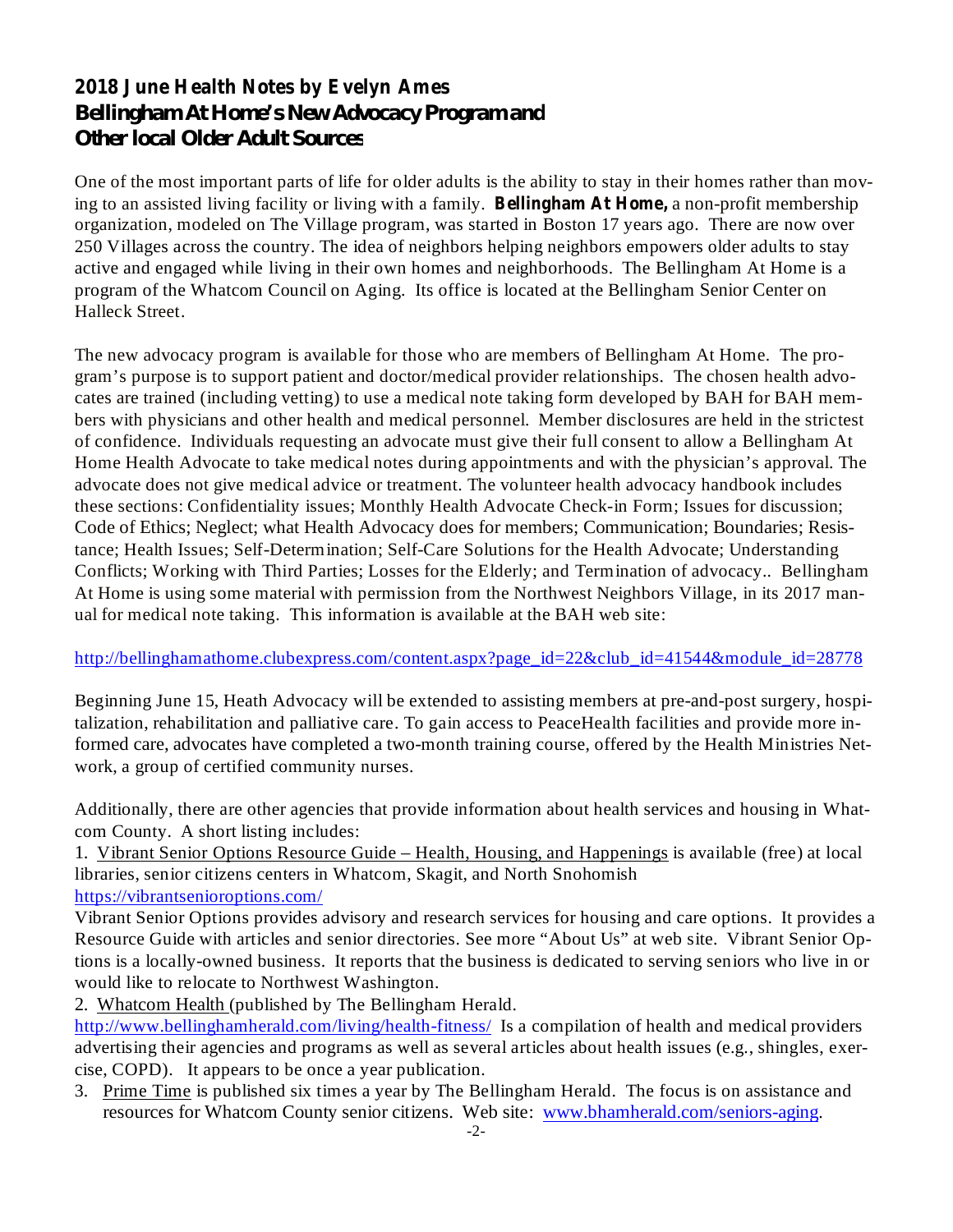## **Movie Review**

### **RBG. A Documentary Film on the Life and Career of Ruth Bader Ginsburg: A Review**

No doubt some later effort will produce a more detailed look at RBG, but probably none will be as powerful and moving. It starts with voice-over slurs of RBG, the nicest one being "vile," then segues into creating a narrative of the exceptional and nationally important life of this wonderful legal scholar, law professor, advocate for women's rights, and influential Supreme Court Justice.

Using a wide variety of materials—family photos and film, newsreel, interviews, headlines—the codirectors fashion their compelling story. We learn that Ginzburg's mother, with whom she was very close and who died on the day before Ginzburg's high school graduation, gave her two imperatives that shaped her life: "Be a lady [and don't waste time being angry]" and "Be independent."

RBG met Martin Ginzburg on a blind date when she was a freshman at Cornell. It was a match of opposites. She diminutive, shy, sober; Marty tall, outgoing, witty, and occasionally something of clown—both dauntingly bright. Their marriage was of storybook caliber. They loved and supported each other for over 50 years. Both went to Harvard Law School, where RBG made Harvard Review. When Marty graduated and took a job in New York, RBG transferred to Columbia Law School, where she made Columbia Law Review also and graduated tied for first in her class. She applied for work to 41 New York law firms. None offered her a job.

So she taught law at Rutgers and Columbia, founded ACLU's Women's Rights Project, from which base she argued 6 cases before the Supreme Court, winning 5 and changing the world for many women. In 1980 President Carter appointed her to the Court of Appeals for the District of Columbia; in 1993 President Clinton completed the job by appointing her to the Supreme Court. She has been an eloquent voice for justice, especially women's rights and civil rights.

This splendid documentary also illuminates her human side, revealing her love of opera and her perplexing-to-some friendship with fellow justice Antonin Scalia.

I recommend this fine documentary without reservation.

## **- Bob McDonnell**

# **A Worthy Project: Safe Storage PNW**

The Bellingham Herald identifies this organization as a non-profit. It appears not to have a Website. When I Googled it, I was led to a page on GoFundMe. Safe Storage is an important part of the effort to address the needs of local homeless people, and they have identified safe storage of their belongings as one of their most critical needs. Being able to store their belongings safely allows them, according to a story in the Bellingham Herald June 3 issue, "to go to work, go to school, look for a job, take the bus to an appointment," etc. The current effort by Safe Storage PNW is by partnering with the City of Bellingham to provide, as a pilot effort, 12 storage lockers for local homeless people. To have real impact doing something meaningful for our own homeless Google Safe Storage PNW, go to the GoFundMe site, and make a contribution.

### **- Bob McDonnell**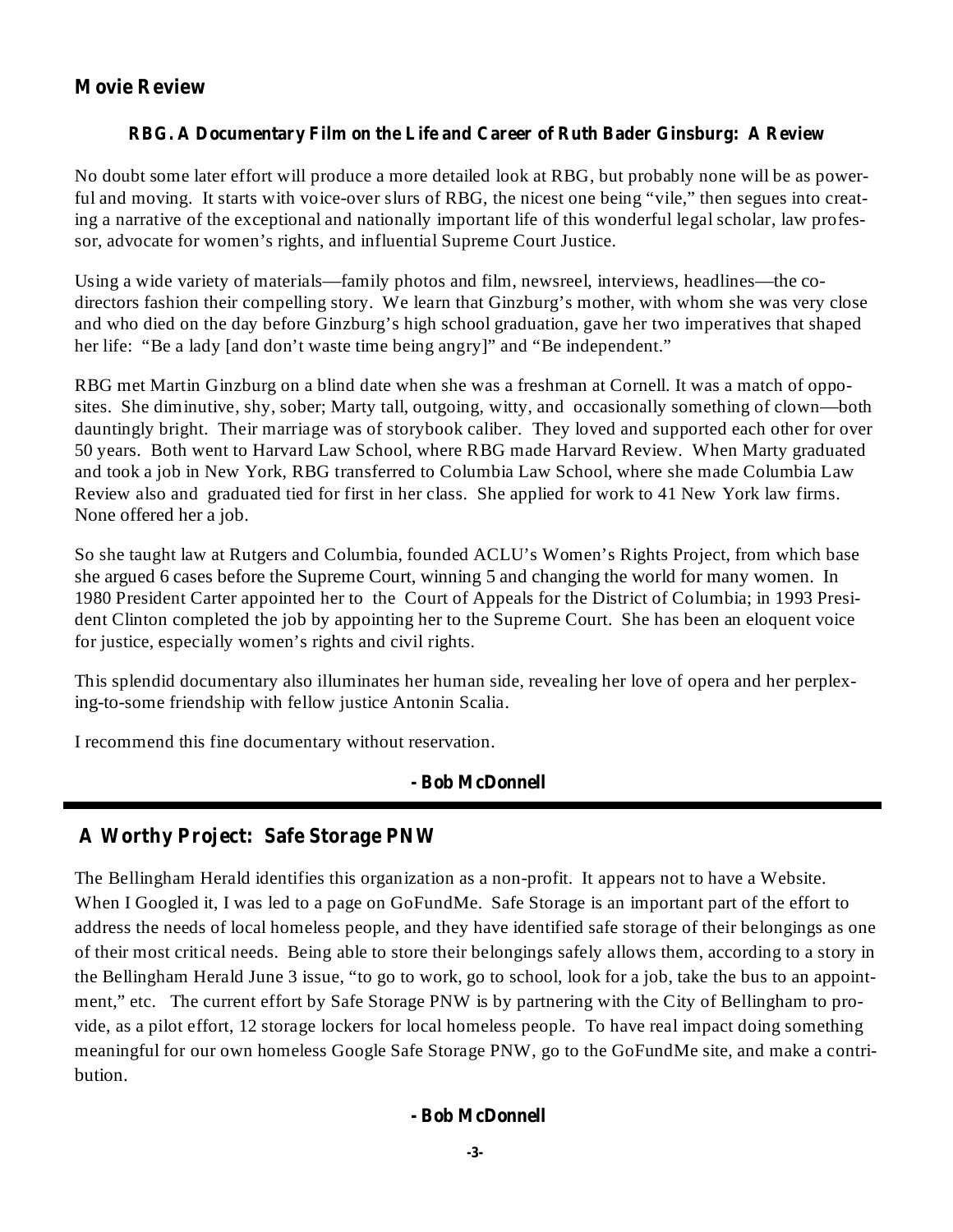#### **JUNE 2018 INTEREST GROUPS**

If you are interested in one of the groups please call or email the contact person.

**BOOK GROUP**--Donna Moore, 360-733-5769 dfmoore12@gmail.com We will meet on Tuesday at 2:30 pm June 19, at the home of Donna Moore 1200 Birch Falls Dr., 360-733-5769 dfmoore12@gmail.com

June's book is *Hillbilly Elegy* by J. Jance; discussion leader-Inge Paulus, snacks-Inge. *July's book is Sapiens: A Brief History of Humankind by Yuval Harari; discussion leader-Gail Adele,* snacks-Evelyn Ames.

—Caryl Hinckley, 360-739-1036, carylchinckley@hotmail.com **BRIDGE GROUP** The bridge group will not meet over the summer months. We are looking for a few more bridge players. If you would like to join our friendly, fun bridge group, please call Caryl and let her know.

**HAPPY HOUR—Claire Bowden, 360-540-2122 clairebowden14@gmail.com** This is a new group and will meet on Wednesday, June 27th, time to be announced. If you are interested, please call or email Claire.

**INFORMAL DINING --** Janet Berg, 360-733-4654, janetlila@hotmail.com Informal dining will start meeting again in October. *Let Jan Berg know if you interested in joining.*

**OPERA GROUP**--Evelyn Ames, 360-734-3184, evelyn.ames@wwu.edu Contact Evelyn if you want information about scheduled dates and locations for the Metropolitan Opera and Skagit Opera. Web site for The MET HD: https://www.metopera.org/Season/In-Cinemas/. Skagit Opera: http://skagitopera.org/performances/ (now Pacific Northwest Opera) Web site for Vancouver Opera: https://www.vancouveropera.ca/ Seattle Opera: https://www.seattleopera.org/ Pacific Opera Victoria: http://www.pov.bc.ca/

( cont'd on page 6)

**Reservation Form WWURA Picnic /Annual Meeting Tuesday, July 3, 2018 Fairhaven Park**

*Reservations Due by June 27, 2018*

**Name(s)\_\_\_\_\_\_\_\_\_\_\_\_\_\_\_\_\_\_\_\_\_\_\_\_\_\_\_\_\_\_\_\_\_\_\_\_\_\_\_\_\_\_\_ Number of reservations\_\_\_\_\_\_\_\_\_\_\_\_**

**Cost: \$4 per person if bringing a dish to share that will feed 8.**

Last names beginning with A-H bring a Side Dish, I-Q bring a Dessert, and R-Z a Salad

**\$8 per person if not bringing a dish Amount Enclosed \_\_\_\_\_\_\_\_\_\_\_\_**

**Mail your check** (made payable to WWURA) **to** Chris Gerhold, 829 Racine St., Bellingham, WA 98229

(Phone: Chris at 360-733-9265 OR email at chrisand george@comcast.net if you have questions)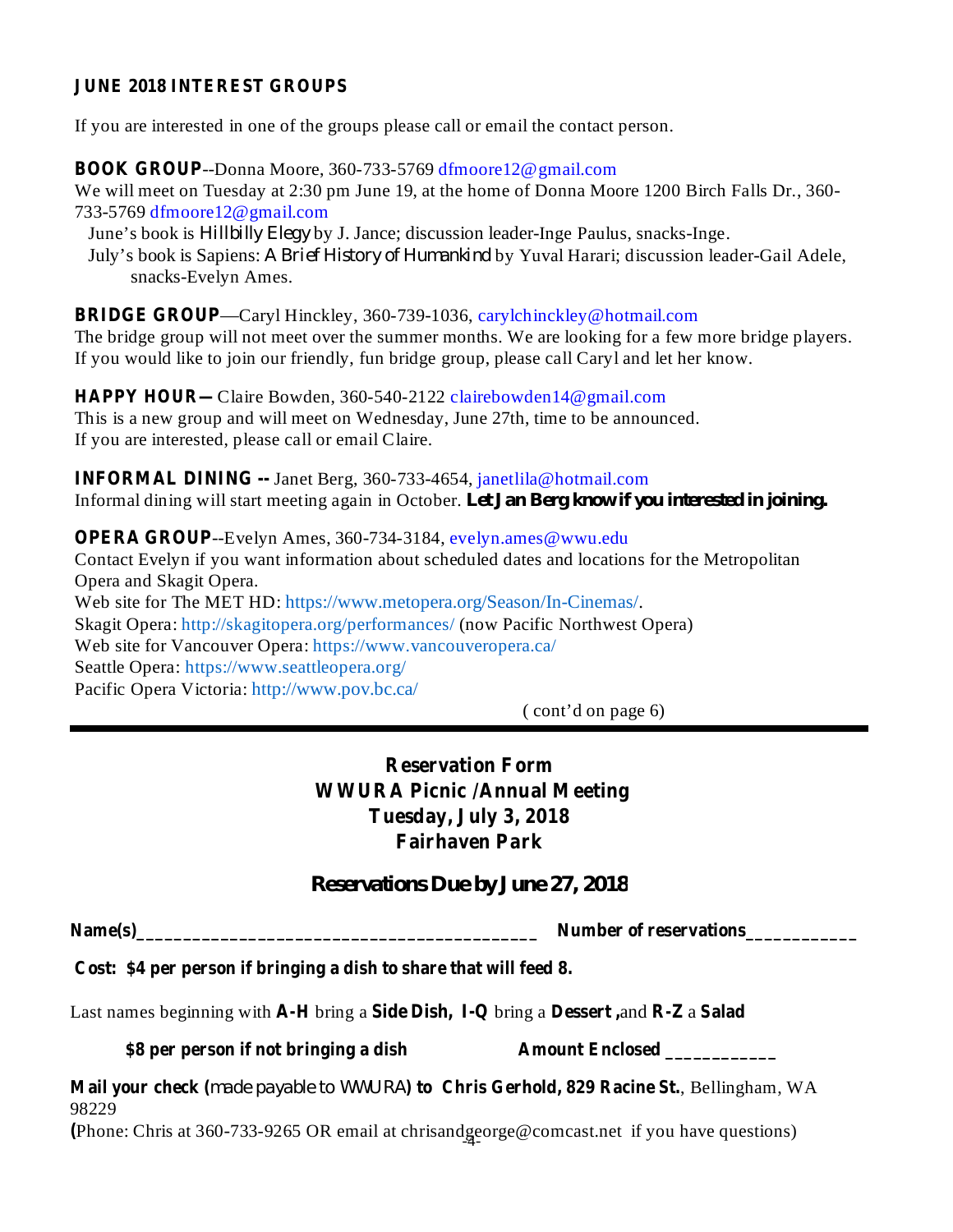# **WWURA Membership Application or Renewal Form for 2018-2019**

*(Those who have joined since March 2018 need not apply. Your dues are paid through June 2019)*

|                                                                                                                                     |                                           | Year Retired_________ Years of WWU Service____ Department/Unit___________________                                                                                                          |
|-------------------------------------------------------------------------------------------------------------------------------------|-------------------------------------------|--------------------------------------------------------------------------------------------------------------------------------------------------------------------------------------------|
| If not a WWU retiree, check one: $\Box$ WWURA Friend $\Box$ Spouse/Partner of Retiree                                               |                                           |                                                                                                                                                                                            |
| Select Membership (includes spouse or partner)                                                                                      |                                           |                                                                                                                                                                                            |
| $\Box$ Contributing Membership $$50.00$ or more<br>$\Box$ Regular Membership $$25.00$<br>$\Box$ Surviving Spouse or partner \$ 6.00 |                                           |                                                                                                                                                                                            |
|                                                                                                                                     | Contribution to WWURA Scholarship fund \$ |                                                                                                                                                                                            |
|                                                                                                                                     |                                           |                                                                                                                                                                                            |
| ble.)                                                                                                                               |                                           | Please mail this application and check (made payable to WWURA) to WWURA Membership,<br>c/o Barbara Evans, 715 North Garden Street, #502, Bellingham, WA 98225. (Contributions are deducti- |

A membership table will be at the picnic. *If you renew your membership by June 22, your membership card* will be available at the picnic. If you wait to renew at the picnic, your card will be mailed to you.

## **WWURA Calendar**

**July 2018** 3—Picnic & Annual Meeting, Fairhaven Park Upper Picnic Shelter

**August 2018** 7—Board Planning Session at Lakewood

### **September 2018**

- 4—Board Meeting
- **George Kriz** a slide show by 19—Travelogue—Squalicum Yacht Club- "Lighthouses of New England"

### **October 2018**

2—Board Meeting